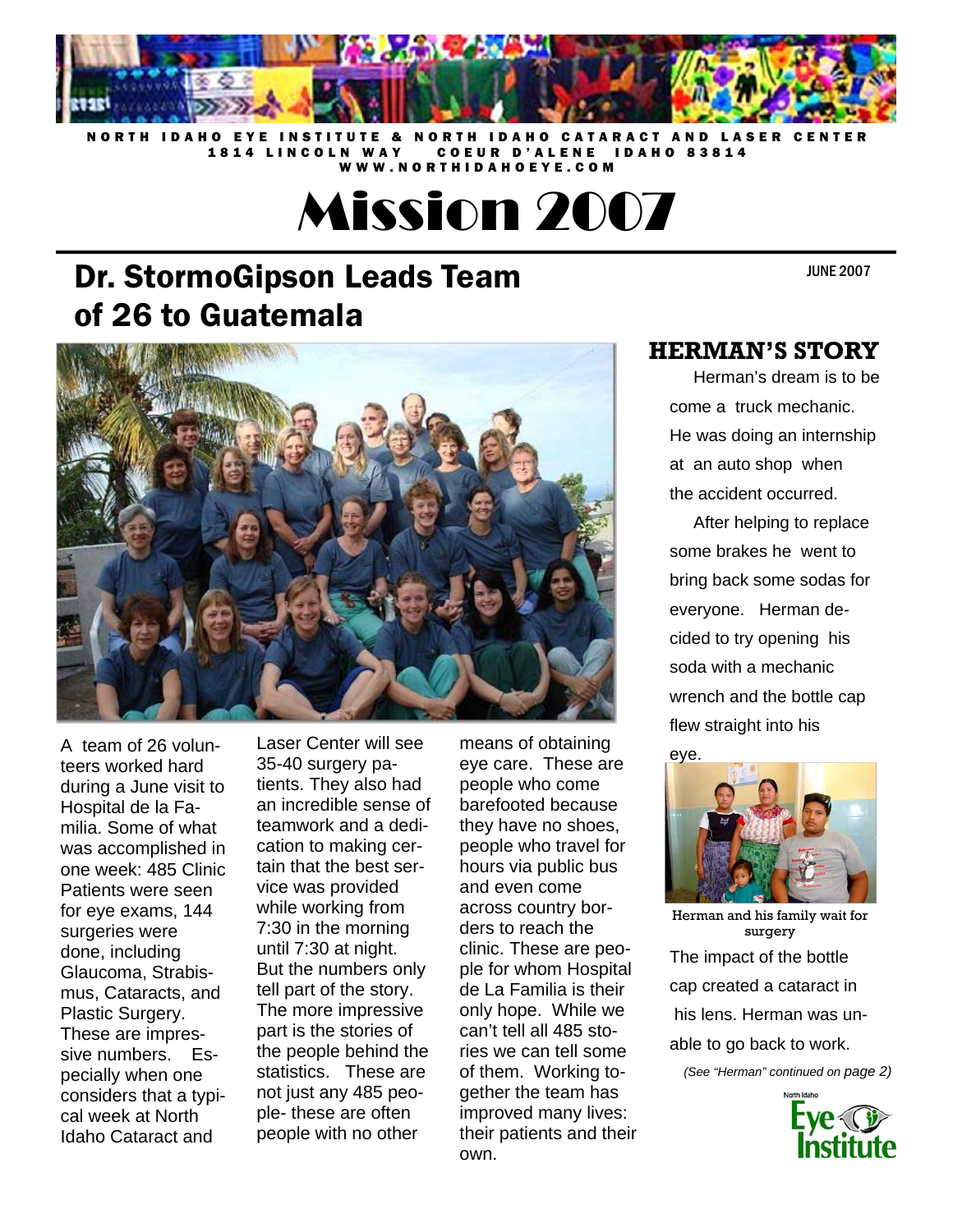#### *Herman's Story…*

*continued from page 1* A month passed before Herman was able to get treatment from our eye care team. After surgery, Herman can once again see out of his right eye. He looks forward to pursuing his dream of becoming a truck mechanic and is considering starting a new fashion trend: wearing Sun glasses indoors, especially in the car shop!



Dr. Ed Riley, Anesthesiologist from Stanford, California proudly wears his team shirt.





 Magdela had traveled for 6 hours by bus with her son Jose and her daughter Elvia (on her right in the picture). Her children are corn farmers.

 Although her husband had passed away, Magdela was helping with grandmotherly duties and house chores until she lost her vision. She had heard from a neighbor in her village about this clinic run by Catholic Nuns with visiting Doctors. Hopeful that the rumors would be true she had come to the

clinic in January.

 After a preliminary check-up she was given an appointment for June.

 Like most of our cataract patients, Magdela experienced a dramatic improvement the day after surgery. With her



new lens she can now see people and has good working vision. Babysitting grandkids should not be a problem. But her daughter will have to take over the hand sewing needed to make the beautiful traditional women's embroidered blouses called "Huipiles" for which Guatemala is famous.

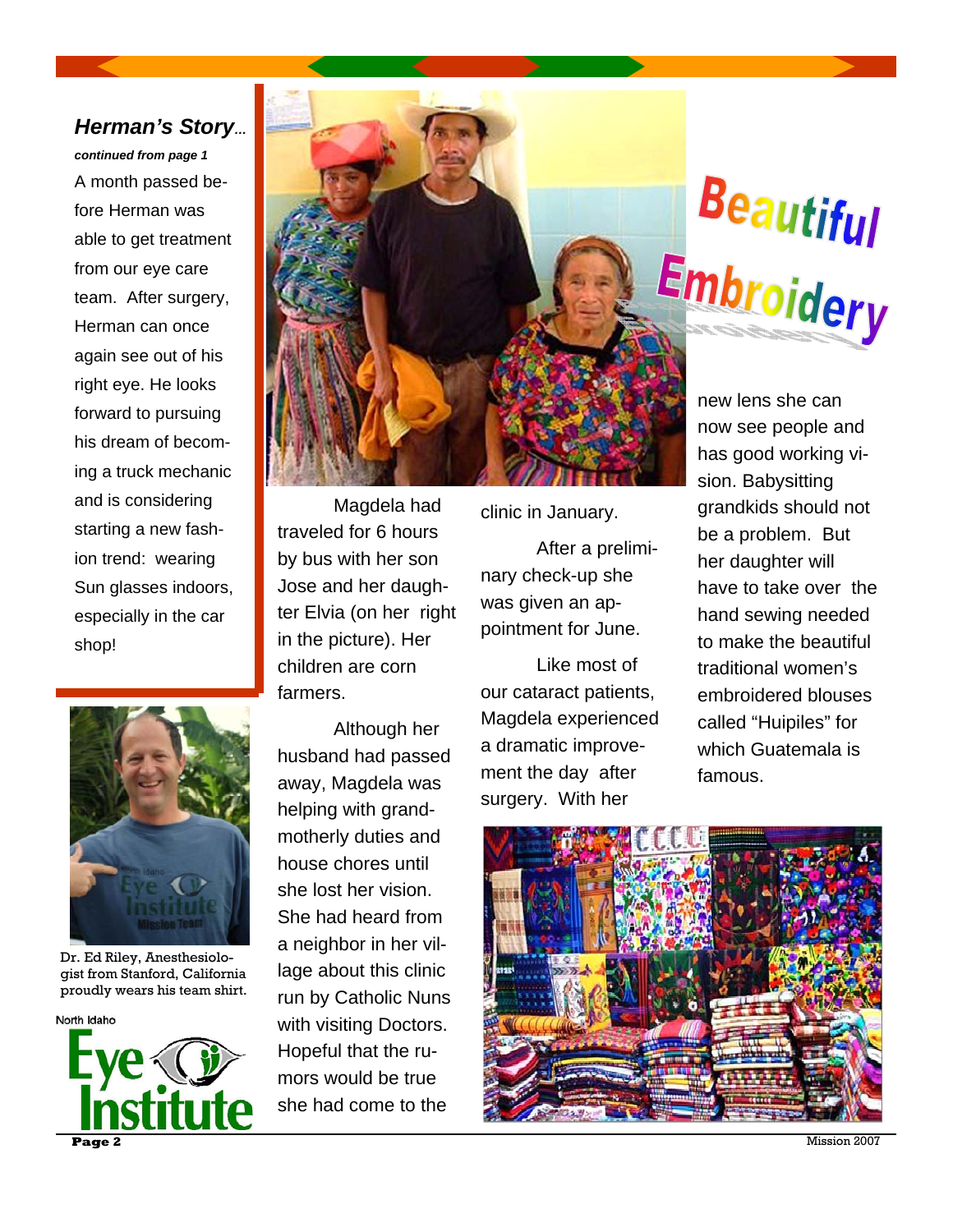# Jennifer's Story

 Three year old Jennifer's mother is Marciela and her father is Juan. He works selling car parts in a town called Huehuetenango, 5 hours away from the clinic.

 The family first heard rumors about a surgery that could fix their

daughter's crossed eyes over a year before her surgery.

 The rumors directed them to come to a town called "Nuevo Progresso". So one weekend, they got in their car and asked directions at every stop. Eventually after 8 hours of driving and asking directions they got to Nuevo Progresso and were able to make an appointment to come back in June.



eyes. Waiting for anesthesia to wear off in the recovery room, Jennifer sleeps in her mother's arms.

On their second trip, knowing the way, it took them 3 hours driving time. Jennifer is the youngest of three children, her older sisters are 8 and 6 years old. Surgery went well with no complications and Jennifer should gain full function in her



Learning how to take care of her daughter's eye postoperatively.



Guadalupe smiles before her surgery



### Help for Hardworking Coffee Farmers

 Sixty-eight year old Guadalupe had a cataract in her right eye. She works on a coffee farm with her husband and four kids. Her husband was too old to make the 6 hour journey via public bus. They have 22 acres of land for coffee growing and earn about \$100 a month.

 Like most patients, Guadalupe found out about Hospital de la Familia from word of mouth. She heard about the eye surgery clinic from someone at her local church who had received eye surgery a year ago. Word of the excellent service provided by these foreign medical groups has spread throughout all of Northern Guatemala and Southern Mexico.

 Guadalupe came with her daughter who moved a few miles away in a nearby town. With the help of her daughter, Guadalupe recovered from surgery the next day with no complications and good vision in her right eye. Guadalupe was also given a new eyeglass prescription which will help her left eye vision as well. She and her daughter look forward to life being a little easier around the farm now that Mom can see. **Page 3**